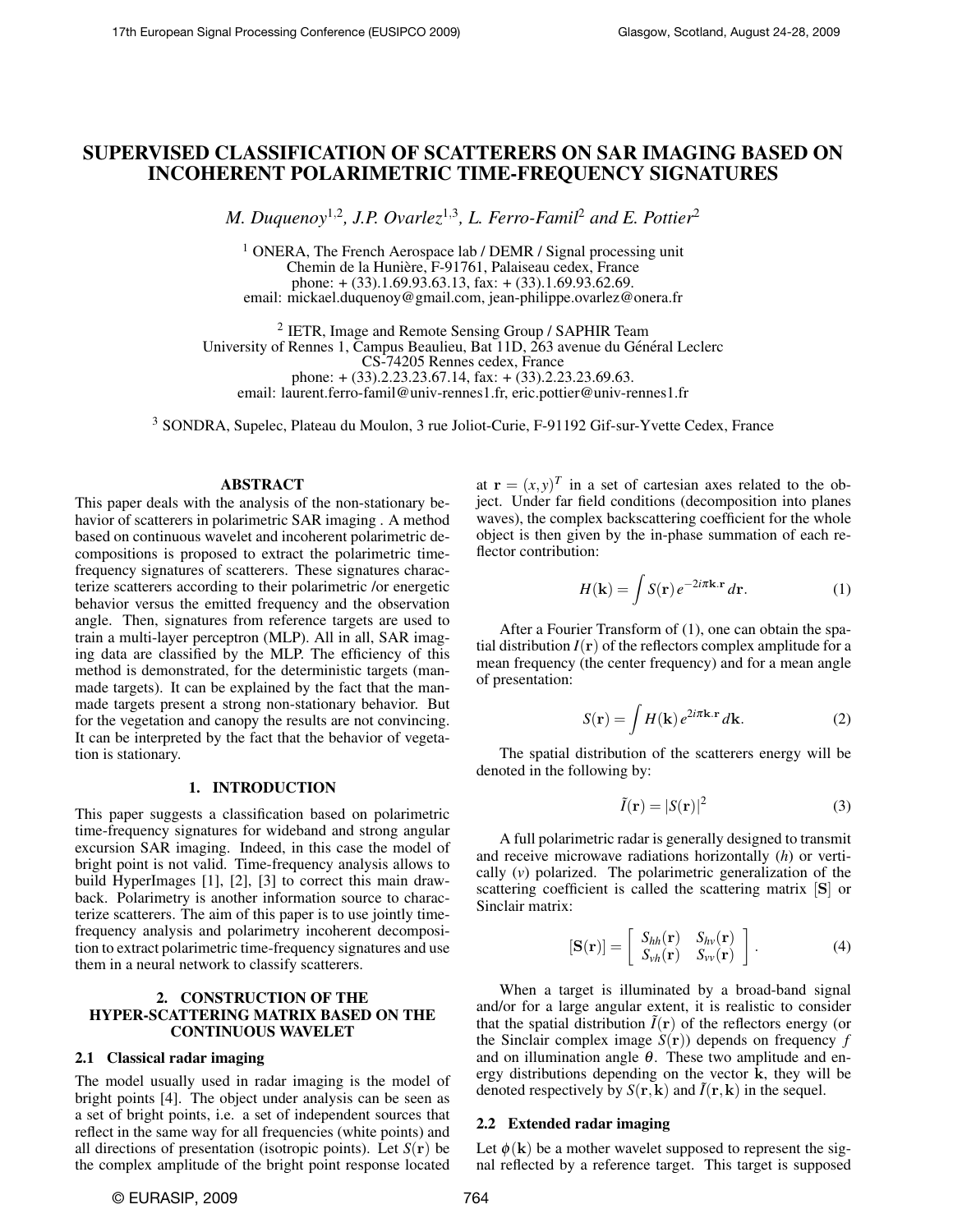located around  $\mathbf{r} = \vec{0}$  and backscatters the energy in the direction  $\theta = 0$  and at the frequency *f* given by  $k = \frac{2f}{c} = 1$ . A family of function is built  $\Psi_{\mathbf{r}_0,\mathbf{k}_0}$  from  $\phi(\mathbf{k})$  by the similarity group *S* [1], [2]:

$$
\Psi_{\mathbf{r}_o,\mathbf{k}_o}(\mathbf{k}) = \frac{1}{k_o} e^{-j2\pi \mathbf{k}.\mathbf{r}_o} \phi \left( \frac{1}{k_o} \mathcal{R}_{\theta_o}^{-1} \mathbf{k} \right)
$$
 (5)

$$
= \frac{1}{k_o} e^{-j2\pi \mathbf{k}.\mathbf{r}_o} \phi\left(\frac{k}{k_o}, \theta - \theta_o\right). \tag{6}
$$

The wavelet coefficient  $S_{xx}(\mathbf{r}_o, \mathbf{k}_o)$  is defined as the scalar product between the complex backscattering coefficient *Hxx* and the wavelet  $\Psi_{r_0,k_0}$ :

$$
S_{xx}(\mathbf{r}_o, \mathbf{k}_o) = \langle H_{xx}, \Psi_{\mathbf{r}_o, \mathbf{k}_o} \rangle \tag{7}
$$

The scalar product is defined following [5]:

$$
S_{xx}(\mathbf{r}_o, \mathbf{k}_o) = \int_0^{2\pi} d\theta \int_0^{+\infty} k H_{xx}(k, \theta) \frac{1}{k_o}
$$
  

$$
e^{+j2\pi \mathbf{k} \cdot \mathbf{r}_o} \phi^* \left(\frac{k}{k_o}, \theta - \theta_o\right) dk
$$
 (8)

The scalogram which is the square modulus of the wavelet coefficients defines the hyperImage  $\tilde{I}(\mathbf{r},\mathbf{k})$ .

#### 2.3 Properties

The continuous wavelet transform has two interesting properties. The first is the reconstruction: it is possible to rebuild the complex backscattering coefficient  $H_{xx}(\mathbf{k})$  from the wavelet coefficient  $S_{xx}(\mathbf{r}_o, \mathbf{k}_o)$ :

$$
H_{xx}(\mathbf{k}) = \frac{1}{K_{\phi}} \int_{S} d\mathbf{r}_{o} \int S_{xx}(\mathbf{r}_{o}, \mathbf{k}_{o}) \, \Psi_{\mathbf{r}_{o}, \mathbf{k}_{o}}(\mathbf{k}) \, d\mathbf{k}_{o} \quad (9)
$$

with  $K_{\phi}$  defined as the *admissibility coefficient* of the mother wavelet which must, to build  $H_{xx}(\mathbf{k})$  from the wavelet coefficients, check:

$$
K_{\phi} = \int |\phi(\mathbf{k})|^2 \frac{d\mathbf{k}}{k^2} < +\infty \tag{10}
$$

The second property is the isometry:

$$
\frac{1}{K_{\phi}} \int_{S} d\mathbf{r}_o \int |S_{xx}(\mathbf{r}_o, \mathbf{k}_o)|^2 \ d\mathbf{k}_o = ||H_{xx}||^2 \qquad (11)
$$

# 2.4 Limitations

The continuous wavelet is limited by the Heisenberg principle. Indeed, this concept tells that we cannot obtain a spatial good resolution with a good resolution in the frequency domain and reciprocally. However, the continuous wavelet offers a resolution which changes with the frequency and the spatial domain. It allows multiresolution analysis [6].

## 2.5 Hyper-Scattering matrix definition and extended Span

The wavelet transform is applied on each of the four polarimetric channels. The resulting Sinclair scattering matrix now depends on the frequency and on the illumination angle and is called hyper-scattering matrix:

$$
[\mathbf{S}](\mathbf{r}, \mathbf{k}) = \left[ \begin{array}{cc} S_{hh}(\mathbf{r}, \mathbf{k}) & S_{hv}(\mathbf{r}, \mathbf{k}) \\ S_{vh}(\mathbf{r}, \mathbf{k}) & S_{vv}(\mathbf{r}, \mathbf{k}) \end{array} \right].
$$
 (12)

The span is generally defined as the sum of the squared modulus of each element of the matrix (4). The extended span is now defined as the sum of the squared modulus of each element of the hyper-scattering matrix (12).

$$
P(\mathbf{r}, \mathbf{k}) = |S_{hh}(\mathbf{r}, \mathbf{k})|^2 + |S_{hv}(\mathbf{r}, \mathbf{k})|^2 + |S_{vh}(\mathbf{r}, \mathbf{k})|^2
$$
 (13)  
+|S\_{vv}(\mathbf{r}, \mathbf{k})|^2.

The extended span provides a first polarimetric timefrequency signatures. Indeed, if one scatterer is selected at the position  $r_0$ ,  $P(r_0, k)$  describes the polarimetric energetic behavior of this scatterer versus the emitted frequency and the observation angle.

# 3. CONSTRUCTION OF THE INCOHERENT POLARIMETRIC TIME-FREQUENCY SIGNATURES

#### 3.1 Definition of the covariance and coherency matrix

A scattering vector can be obtained by the projection of the Sinclair matrix on an orthogonal basis of special unitary group [7]. The two bases which are the most used, are the the lexicographic basis and the Pauli basis. In monostatic scenario, the reciprocity theorem holds and hence:  $S_{hv} = S_{vh}$ . So, by projecting the hyper-scattering matrix on the two bases, two hyper-scattering vectors which contain all polarimetric information can be obtained:

$$
k_L(\mathbf{r}, \mathbf{k}) = [S_{hh}(\mathbf{r}, \mathbf{k}), \sqrt{2}S_{hv}(\mathbf{r}, \mathbf{k}), S_{vv}(\mathbf{r}, \mathbf{k})]^T
$$
 (14)

$$
k_P(\mathbf{r}, \mathbf{k}) = \frac{1}{\sqrt{2}} [S_{hh}(\mathbf{r}, \mathbf{k}) + S_{vv}(\mathbf{r}, \mathbf{k}),
$$
  
\n
$$
S_{hh}(\mathbf{r}, \mathbf{k}) - S_{vv}(\mathbf{r}, \mathbf{k}), 2S_{hv}(\mathbf{r}, \mathbf{k})]^T
$$
\n(15)

where  $<sup>T</sup>$  is the transpose operator.</sup>

From these targets vectors, the covariance hyper-matrix  $[C(\mathbf{r},\mathbf{k})]$  and the coherency hyper-matrix  $[T(\mathbf{r},\mathbf{k})]$  can be defined:

$$
[C(\mathbf{r}, \mathbf{k})] = \langle k_L(\mathbf{r}, \mathbf{k}) k_L^{*T}(\mathbf{r}, \mathbf{k}) \rangle
$$
 (16)

$$
[T(\mathbf{r}, \mathbf{k})] = \langle k_P(\mathbf{r}, \mathbf{k})k_P^{*T}(\mathbf{r}, \mathbf{k}) \rangle \tag{17}
$$

where  $*$  and  $\langle \rangle$  are respectively the conjugate and the statistical mean operators.

The aim of this part is to use incoherent decompositions to obtain polarimetric time-frequency signatures. Hence, The objective of the incoherent decompositions is to separate the covariance or coherency matrices as the combination of second order descriptors corresponding to simpler or canonical objects, presenting an easier physical interpretation [8].

$$
[C(\mathbf{r}, \mathbf{k})] = \sum_{i=1}^{k} p_i(\mathbf{r}, \mathbf{k}) [C(\mathbf{r}, \mathbf{k})]_i
$$
 (18)

$$
[T(\mathbf{r}, \mathbf{k})] = \sum_{i=1}^{k} q_i(\mathbf{r}, \mathbf{k}) [T(\mathbf{r}, \mathbf{k})]_i
$$
 (19)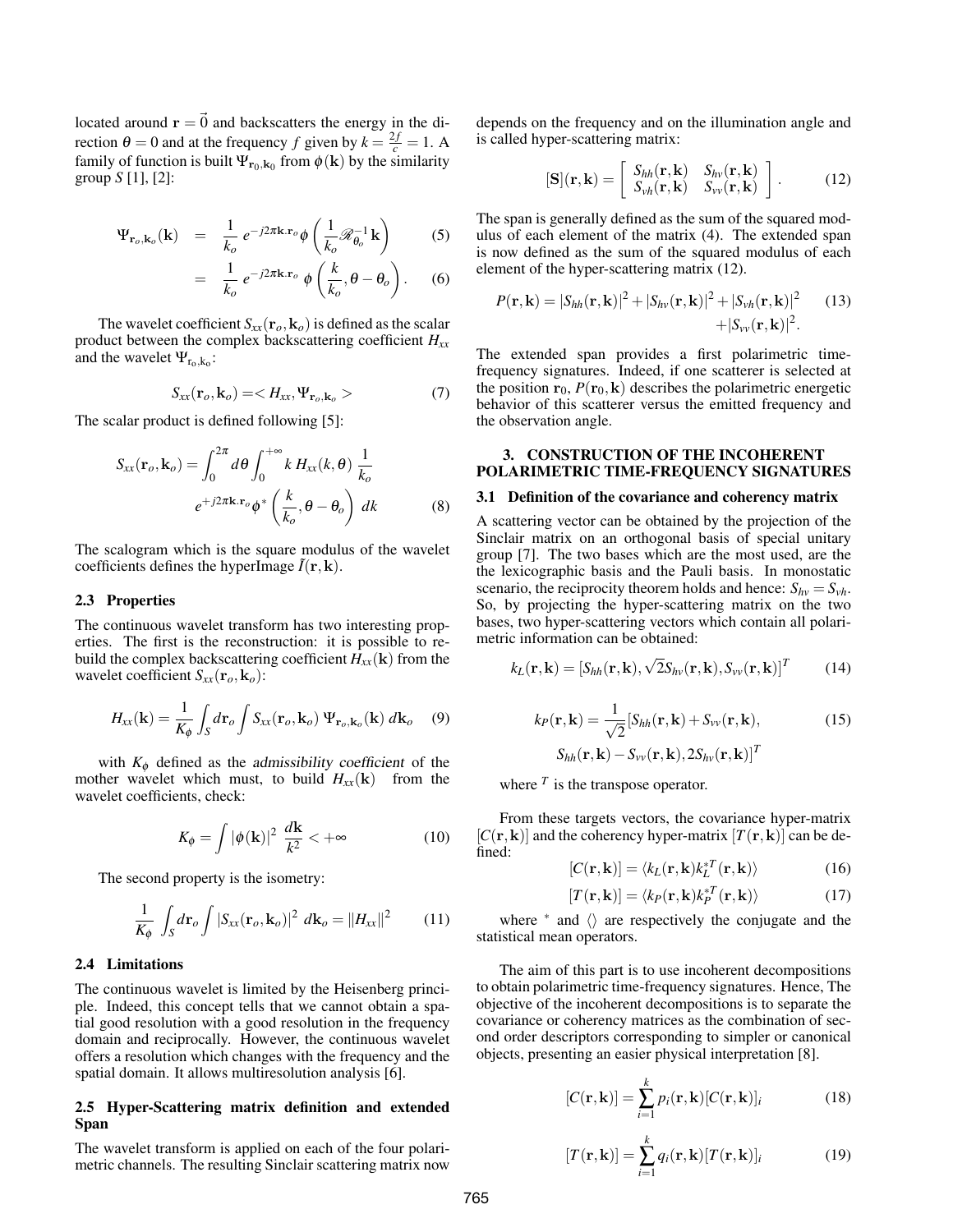where the canonical responses are represented by  $C[(\mathbf{r}, \mathbf{k})]_i$  and  $T[(\mathbf{r}, \mathbf{k})]_i$ , and  $p_i(\mathbf{r}, \mathbf{k})$  and  $q_i(\mathbf{r}, \mathbf{k})$  denote the coefficients of these components.

#### 3.2 The Freeman-Durden Decomposition

*3.2.1 Construction of the polarimetric time-frequency signatures*

By applying the Freeman-Durden decomposition [9] on the covariance hyper-matrix, we obtain the three components scattering mechanism model:

$$
[C(\mathbf{r}, \mathbf{k})] = f_s(\mathbf{r}, \mathbf{k}) [C(\mathbf{r}, \mathbf{k})]_s + f_d(\mathbf{r}, \mathbf{k}) [C(\mathbf{r}, \mathbf{k})]_d
$$
  
+ $f_v(\mathbf{r}, \mathbf{k}) [C(\mathbf{r}, \mathbf{k})]_v$  (20)

where  $f_s(\mathbf{r}, \mathbf{k})[C(\mathbf{r}, \mathbf{k})]_s$  represents the single scattering,  $f_d(\mathbf{r}, \mathbf{k})[C(\mathbf{r}, \mathbf{k})]_d$  is the double scattering and  $f_v(\mathbf{r}, \mathbf{k})[C(\mathbf{r}, \mathbf{k})]_v$  the volume scattering. To calculate  $f_v(\mathbf{r}, \mathbf{k})[C(\mathbf{r}, \mathbf{k})]_v$  the volume scattering. the different parameters, there are four observed equations for five unknown real coefficients:

$$
[C(\mathbf{r}, \mathbf{k})]_{1,1} = f_s(\mathbf{r}, \mathbf{k}) \beta(\mathbf{r}, \mathbf{k})^2 + f_d(\mathbf{r}, \mathbf{k}) \alpha(\mathbf{r}, \mathbf{k})^2
$$
  
+  $f_v(\mathbf{r}, \mathbf{k})$   

$$
[C(\mathbf{r}, \mathbf{k})]_{1,3} = f_s(\mathbf{r}, \mathbf{k}) \beta(\mathbf{r}, \mathbf{k}) - f_d(\mathbf{r}, \mathbf{k}) \alpha(\mathbf{r}, \mathbf{k})
$$
  
+  $\frac{f_v(\mathbf{r}, \mathbf{k})}{3}$   

$$
[C(\mathbf{r}, \mathbf{k})]_{2,2} = \frac{2f_v(\mathbf{r}, \mathbf{k})}{3}
$$
  

$$
[[C(\mathbf{r}, \mathbf{k})]_{3,1} = f_s(\mathbf{r}, \mathbf{k}) \beta(\mathbf{r}, \mathbf{k}) - f_d(\mathbf{r}, \mathbf{k}) \alpha(\mathbf{r}, \mathbf{k})
$$
  
+  $\frac{f_v(\mathbf{r}, \mathbf{k})}{3}$   

$$
[[C(\mathbf{r}, \mathbf{k})]_{3,3} = f_s(\mathbf{r}, \mathbf{k}) + f_d(\mathbf{r}, \mathbf{k}) + f_v(\mathbf{r}, \mathbf{k})
$$
(21)

So, an assumption is made [9]:

\n- if 
$$
\Re e \{ \langle S_{hh}(\mathbf{r}, \mathbf{k}) S(\mathbf{r}, \mathbf{k})^*_{\text{vv}} \rangle - \frac{f_{\text{v}}(\mathbf{r}, \mathbf{k})}{3} \} > 0 \rightarrow \alpha(\mathbf{r}, \mathbf{k}) = 1
$$
\n- if  $\Re e \{ \langle S_{hh}(\mathbf{r}, \mathbf{k}) S(\mathbf{r}, \mathbf{k})^*_{\text{vv}} \rangle - \frac{f_{\text{v}}(\mathbf{r}, \mathbf{k})}{3} \} < 0 \rightarrow \beta(\mathbf{r}, \mathbf{k}) = 1$
\n

Consequently the different parameters can be processed.

# *3.2.2 Interpretation of the polarimetric time-frequency signatures*

The term  $f_v(\mathbf{r}, \mathbf{k})$  corresponds to the contribution of the volume scattering of the final hyper-covariance matrix. Hence, the scattered power by this component can be written as follows:

$$
P_{\nu}(\mathbf{r}, \mathbf{k}) = \frac{8f_{\nu}(\mathbf{r}, \mathbf{k})}{3} \tag{22}
$$

The power scattered by the double-bounce component of the hyper-covariance matrix has the expression:

$$
P_d(\mathbf{r}, \mathbf{k}) = f_d(\mathbf{r}, \mathbf{k}) (1 + |\alpha(\mathbf{r}, \mathbf{k})|^2)
$$
 (23)

Finally, the power scattered by the surface-like component is:

$$
P_s(\mathbf{r}, \mathbf{k}) = f_s(\mathbf{r}, \mathbf{k}) (1 + |\beta(\mathbf{r}, \mathbf{k})|^2)
$$
 (24)

For a scatterer located at  $\mathbf{r}_0$ ,  $P_\nu(\mathbf{r}_0, \mathbf{k})$  (respectively,  $P_d$ ( $\mathbf{r}_0$ , k), and  $P_s$ ( $\mathbf{r}_0$ , k)) represents the polarimetric behavior of volume scattering (respectively double scattering and simple scattering) versus the emitted frequency and the observation angle. These representations are called polarimetric time-frequency signatures.

#### 3.3 The H/A/Alpha decomposition

*3.3.1 Construction of the polarimetric time-frequency signatures*

An Hermitian matrix  $3 \times 3$  can be factorized according to [7], [10]:

$$
T(\mathbf{r}, \mathbf{k}) = P(\mathbf{r}, \mathbf{k}) D(\mathbf{r}, \mathbf{k}) P(\mathbf{r}, \mathbf{k})^{-1}
$$
 (25)

The matrix  $D(r, k)$  is diagonal with three real eigenvalues  $\lambda_1(\mathbf{r},\mathbf{k}) > \lambda_2(\mathbf{r},\mathbf{k}) > \lambda_3(\mathbf{r},\mathbf{k})$  The unitary matrix is composed with eigenvectors whose the form is:

$$
P_k(\mathbf{r}, \mathbf{k}) = [\cos(\alpha_k(\mathbf{r}, \mathbf{k})), \sin(\alpha_k(\mathbf{r}, \mathbf{k})) \cos(\beta_k(\mathbf{r}, \mathbf{k}))]
$$

$$
\exp(j\delta_k(\mathbf{r}, \mathbf{k})), \sin(\alpha_k(\mathbf{r}, \mathbf{k})) \cos(\beta_k(\mathbf{r}, \mathbf{k})) \exp(j\gamma_k(\mathbf{r}, \mathbf{k}))]^T
$$

So, the decomposition can be written according to:

$$
[T(\mathbf{r}, \mathbf{k})] = \sum_{k=1}^{3} \lambda_k(\mathbf{r}, \mathbf{k}) P_k(\mathbf{r}, \mathbf{k}) P_k(\mathbf{r}, \mathbf{k})^{*T}
$$
 (26)

From these eigenvectors and eigenvalues, secondary characteristics parameters can be extracted. Indeed, the eigenvalues show the power of each mechanism of the decomposition. The eigenvalues can be normalized following [8]:

$$
p_k(\mathbf{r}, \mathbf{k}) = \frac{\lambda_k(\mathbf{r}, \mathbf{k})}{\sum_{k=1}^{3} \lambda_k(\mathbf{r}, \mathbf{k})}
$$
(27)

So, the entropy can be processed to determine the degree of randomness of the scattering process, which can be also interpreted as the degree of statistical disorder:

$$
H(\mathbf{r}, \mathbf{k}) = -\sum_{k=1}^{3} p_k(\mathbf{r}, \mathbf{k}) \log_3(p_k(\mathbf{r}, \mathbf{k}))
$$
 (28)

The anisotropy can be defined to describe the secondary mechanisms:

$$
A(\mathbf{r}, \mathbf{k}) = \frac{p_2(\mathbf{r}, \mathbf{k}) - p_3(\mathbf{r}, \mathbf{k})}{p_2(\mathbf{r}, \mathbf{k}) + p_3(\mathbf{r}, \mathbf{k})}
$$
(29)

The last parameter of the decomposition indicates the nature of the mechanism:

$$
\alpha(\mathbf{r}, \mathbf{k}) = \sum_{k=1}^{3} p_k(\mathbf{r}, \mathbf{k}) \alpha_k(\mathbf{r}, \mathbf{k})
$$
 (30)

*3.3.2 Interpretation of the polarimetric time-frequency signatures*

For a scatterer located at  $\mathbf{r_0}$ ,  $H(\mathbf{r_0}, \mathbf{k})$  (respectively,  $A(\mathbf{r_0}, \mathbf{k})$ , and  $\alpha(\mathbf{r}_0, \mathbf{k})$  represents the entropy (anisotropy and the  $\alpha$ parameter) versus the emitted frequency and the observation angle. These representations are called polarimetric timefrequency signatures.

#### 4. SUPERVISED CLASSIFICATION USING NEURAL NETWORKS

Neural networks are non-linear statistical data modeling tools. They can be used to find pattern data [11].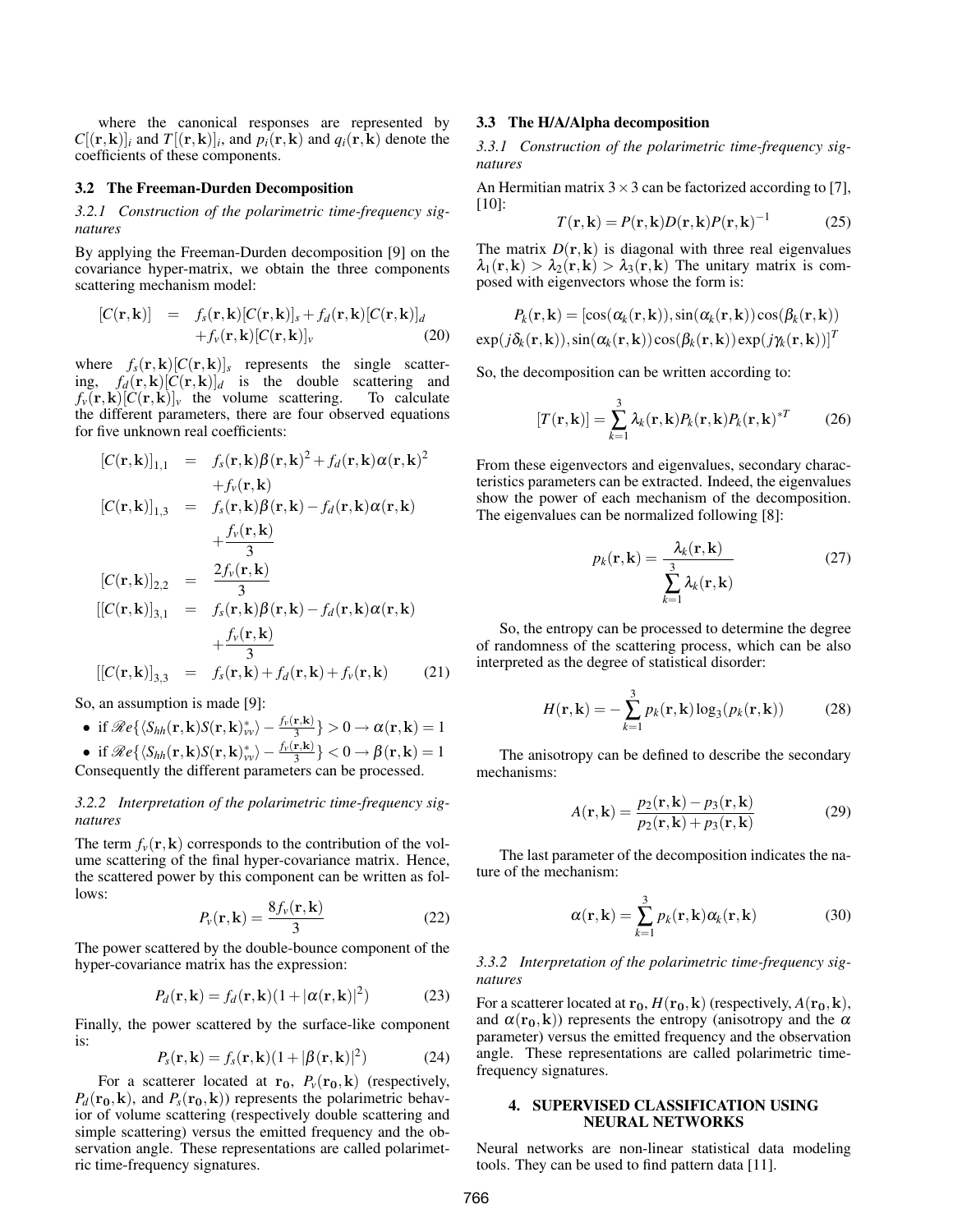#### 4.1 Architecture of the multi-layer perceptron (MLP)

A multi-layer perceptron is a feedforward artificial neural network model that maps sets of input data onto a set of appropriate output. The structure of our multi-layer perceptron is described figure (1). It is composed of nodes whose the processing is [12]:

$$
a_j^{(1)} = \sum_{i=1}^d w_{ij}^{(1)} x_i + b_j^{(1)},
$$
\n(31)

where  $a_i^{(1)}$  $g_j^{(1)}$  associated input with each hidden unit. Here  $w_{ij}^{(1)}$ *i j* represents the elements of the first-layer weight matrix and  $b_i$  are the bias parameters associated with the hidden unit.



Figure 1: Architecture of the multi-layer perceptron

The variables  $a_i^{(1)}$  $j_j^{(1)}$  are then transformed by the non-linear activation function of the hidden layer. The activation function is tanh(.). The outputs of the hidden units are given by:

$$
z_j = \tanh(a_j^{(1)})\tag{32}
$$

which has the property that:

$$
\frac{dz_j}{da_j^{(1)}} = 1 - z_j^2
$$
 (33)

The  $z_j$  are then transformed by the second layer of weights and biases to give second-layer activation values  $a_k^{(2)}$ *k* :

$$
a_k^{(2)} = \sum_{j=1}^{M} w_{ij}^{(2)} z_j + b_k^{(2)}
$$
 (34)

Finally, these values are passed through the output-unit activation function to give output values  $y_k$ . For the more usual kind of classification problem in which we have of c mutually exclusive classes, we use the softmax activation function of the form [12]:

$$
y_k = \frac{\exp(a_k^{(2)})}{\sum_{k'} a_{k'}^{(2)}}\tag{35}
$$

Our multi-layer perceptron is a three layers whose the number of nodes of the input layer is equal to the number of input, the output layer is equal to the number of class to obtain a probability density whose the maximum defines the class which the scatterer is and the number of nodes of the hidden-layer is calculated following:

$$
N_{Hidden-Layer} = \sqrt{N_{input} N_{output}} \tag{36}
$$

## 4.2 Learning Basis

In supervised learning, a set of known signatures is given and the aim is to find a function in the allowed class of functions that matches the examples. The cost function is related to the mismatch between the mapping and the data and it implicitly contains prior knowledge about the pattern recognition problem.

The choice of the mother wavelet is moving toward a Gaussian shape. Indeed, a Gaussian have good properties and it has proved itself [13]. The spreading band of the Gaussian is chosen to  $\frac{1}{6}$  band because it represents the best compromise of resolution between spatial and frequency domains. Indeed, we want a good resolution on frequency domain.

The polarimetric time-frequency signatures of manually selected scatterers are extracted as explained in the former part. On the image, the scatterers selected are the trihedral, the parking, the building, the road and three countries.

An example of Freeman-Durden learning basis is presented on the figure 2. The three contributions are coded respectively:  $P_d$  in red,  $P_v$  in green and  $P_s$  in blue. The image in the center is the image full resolution of the Freeman-Durden decomposition.



Figure 2: Learning basis obtained by the Freeman Durden polarimetric time-frequency signatures

# 5. RESULTS

The data under study is the full resolution image, (see Fig. 2). It is a X band image with an angular excursion of two degrees. The polarimetric time-frequency signatures are processed as explained in the former part. Then, these signatures are sent to the neural networks.